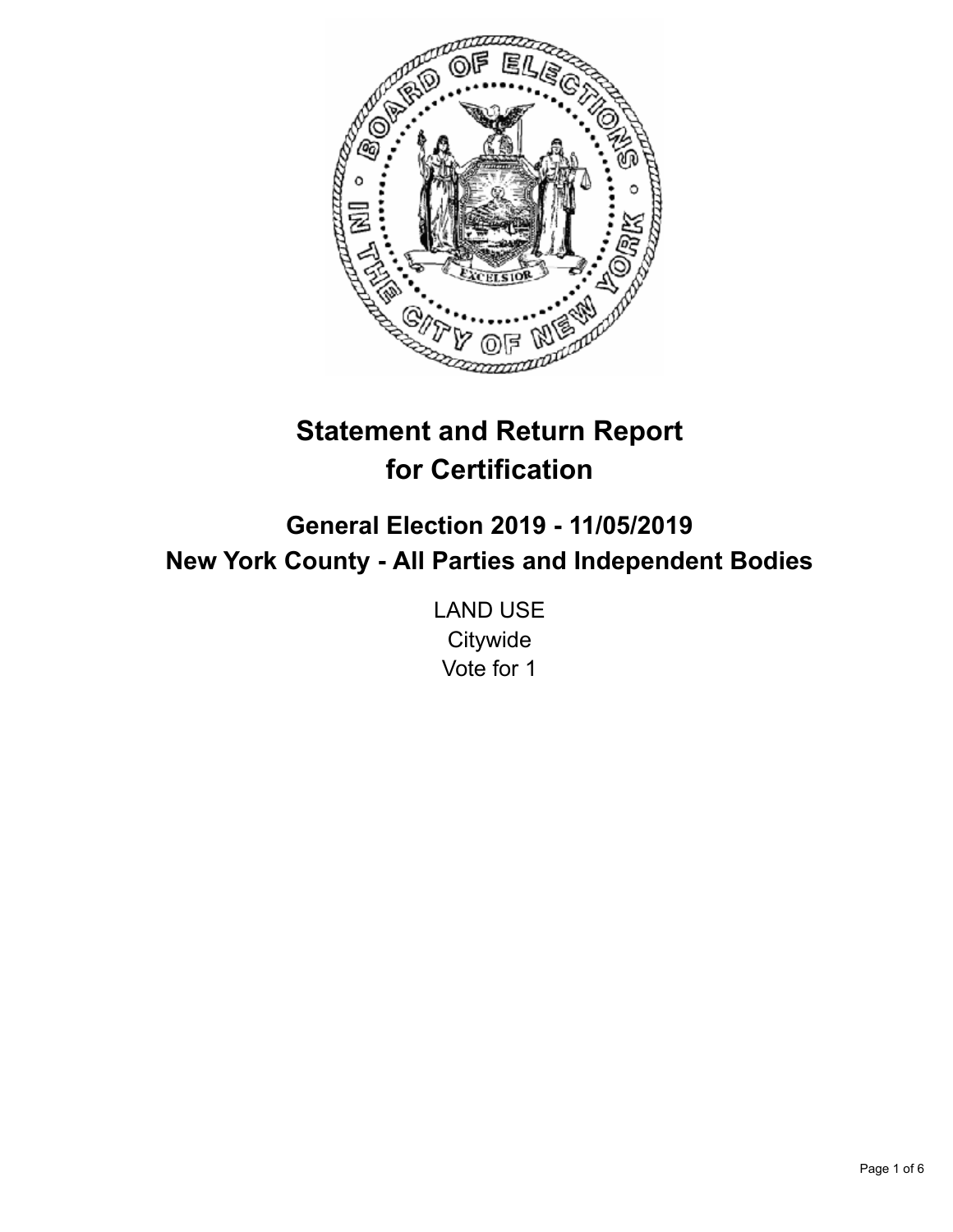

| <b>PUBLIC COUNTER</b>                                    | 12,931   |
|----------------------------------------------------------|----------|
| MANUALLY COUNTED EMERGENCY                               | $\Omega$ |
| <b>ABSENTEE / MILITARY</b>                               | 236      |
| <b>AFFIDAVIT</b>                                         | 121      |
| <b>Total Ballots</b>                                     | 13,288   |
| Less - Inapplicable Federal/Special Presidential Ballots | $\Omega$ |
| <b>Total Applicable Ballots</b>                          | 13,288   |
| <b>YES</b>                                               | 8,864    |
| <b>NO</b>                                                | 2,440    |
| <b>Total Votes</b>                                       | 11,304   |
| Unrecorded                                               | 1.984    |

# **Assembly District 66**

| <b>PUBLIC COUNTER</b>                                    | 15,743 |
|----------------------------------------------------------|--------|
| <b>MANUALLY COUNTED EMERGENCY</b>                        | 0      |
| ABSENTEE / MILITARY                                      | 399    |
| AFFIDAVIT                                                | 127    |
| <b>Total Ballots</b>                                     | 16,269 |
| Less - Inapplicable Federal/Special Presidential Ballots | 0      |
| <b>Total Applicable Ballots</b>                          | 16,269 |
| <b>YES</b>                                               | 11,430 |
| <b>NO</b>                                                | 3,776  |
| <b>Total Votes</b>                                       | 15,206 |
| Unrecorded                                               | 1,063  |

| <b>PUBLIC COUNTER</b>                                    | 20,401   |
|----------------------------------------------------------|----------|
| <b>MANUALLY COUNTED EMERGENCY</b>                        | $\Omega$ |
| ABSENTEE / MILITARY                                      | 475      |
| <b>AFFIDAVIT</b>                                         | 171      |
| <b>Total Ballots</b>                                     | 21,047   |
| Less - Inapplicable Federal/Special Presidential Ballots | 0        |
| <b>Total Applicable Ballots</b>                          | 21,047   |
| <b>YES</b>                                               | 13,775   |
| NO.                                                      | 5,586    |
| <b>Total Votes</b>                                       | 19,361   |
| Unrecorded                                               | 1.686    |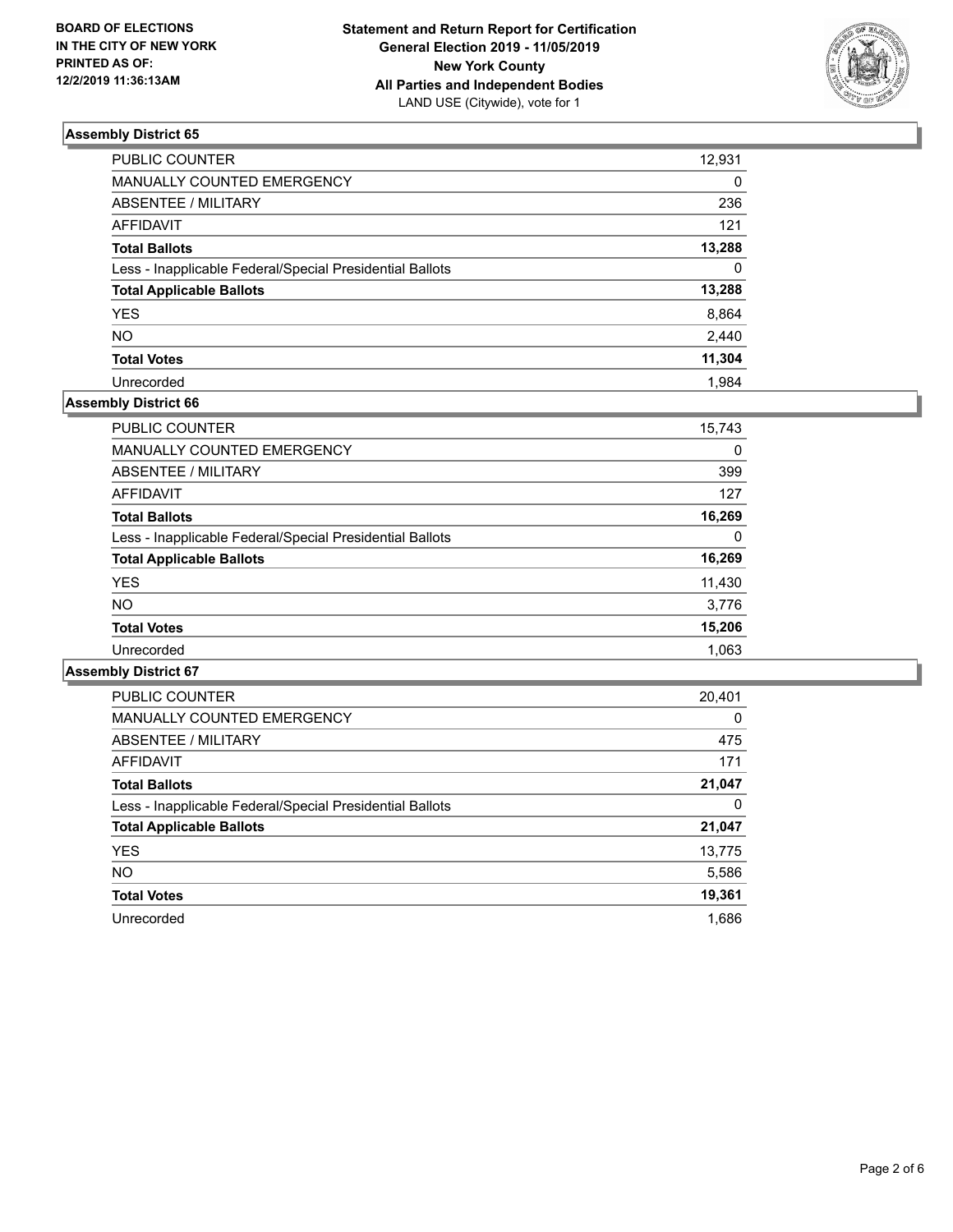

| PUBLIC COUNTER                                           | 12,186   |
|----------------------------------------------------------|----------|
| MANUALLY COUNTED EMERGENCY                               | 6        |
| <b>ABSENTEE / MILITARY</b>                               | 371      |
| <b>AFFIDAVIT</b>                                         | 152      |
| <b>Total Ballots</b>                                     | 12,715   |
| Less - Inapplicable Federal/Special Presidential Ballots | $\Omega$ |
| <b>Total Applicable Ballots</b>                          | 12,715   |
| <b>YES</b>                                               | 8,031    |
| <b>NO</b>                                                | 1,946    |
| <b>Total Votes</b>                                       | 9,977    |
| Unrecorded                                               | 2.738    |

# **Assembly District 69**

| <b>PUBLIC COUNTER</b>                                    | 20,983 |
|----------------------------------------------------------|--------|
| <b>MANUALLY COUNTED EMERGENCY</b>                        | 0      |
| ABSENTEE / MILITARY                                      | 550    |
| <b>AFFIDAVIT</b>                                         | 155    |
| <b>Total Ballots</b>                                     | 21,688 |
| Less - Inapplicable Federal/Special Presidential Ballots | 0      |
| <b>Total Applicable Ballots</b>                          | 21,688 |
| <b>YES</b>                                               | 14,268 |
| NO.                                                      | 4,991  |
| <b>Total Votes</b>                                       | 19,259 |
| Unrecorded                                               | 2.429  |

| <b>PUBLIC COUNTER</b>                                    | 16,622   |
|----------------------------------------------------------|----------|
| <b>MANUALLY COUNTED EMERGENCY</b>                        | $\Omega$ |
| ABSENTEE / MILITARY                                      | 443      |
| <b>AFFIDAVIT</b>                                         | 176      |
| <b>Total Ballots</b>                                     | 17,241   |
| Less - Inapplicable Federal/Special Presidential Ballots | 0        |
| <b>Total Applicable Ballots</b>                          | 17,241   |
| <b>YES</b>                                               | 12,420   |
| <b>NO</b>                                                | 2,489    |
| <b>Total Votes</b>                                       | 14,909   |
| Unrecorded                                               | 2,332    |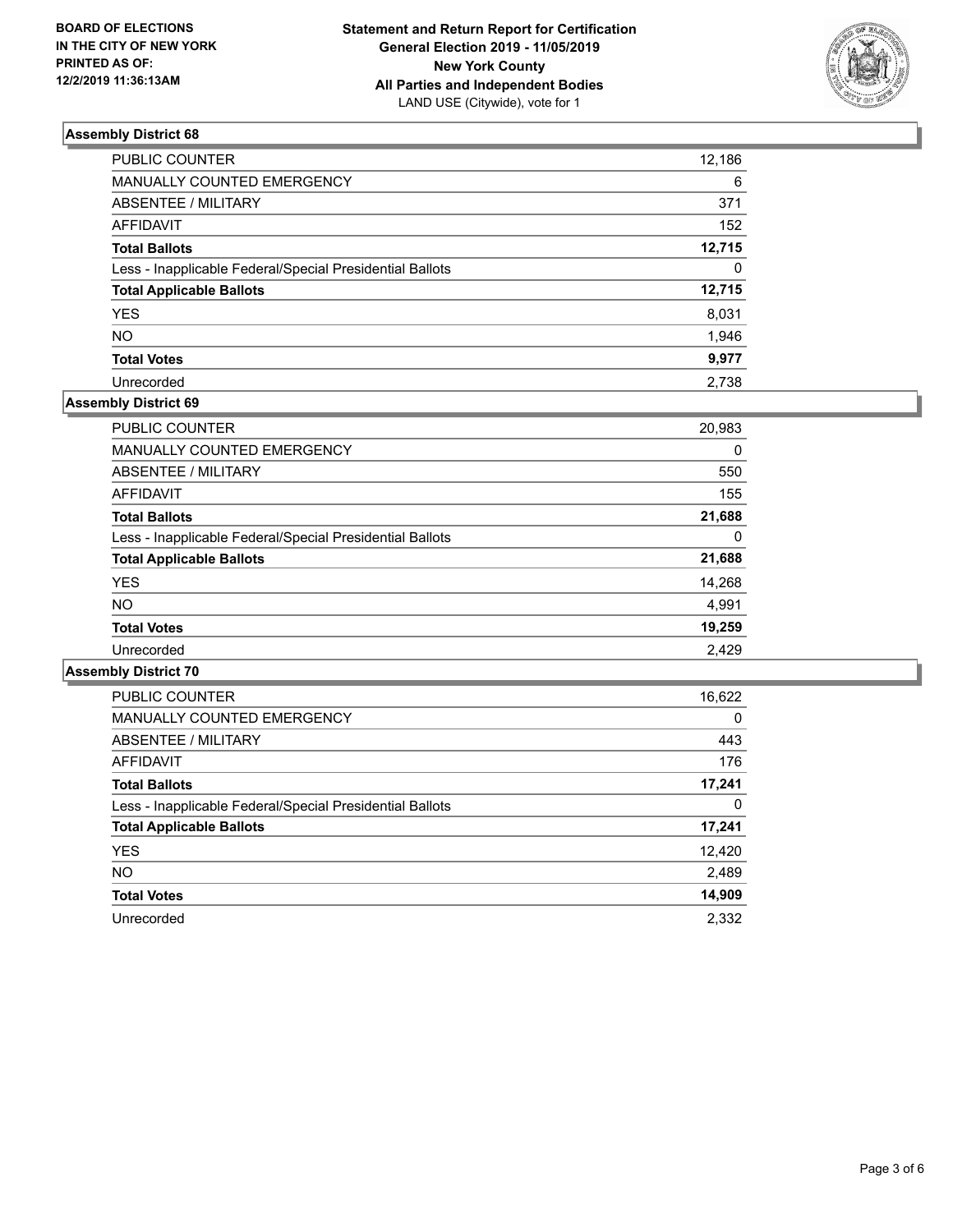

| PUBLIC COUNTER                                           | 15,954   |
|----------------------------------------------------------|----------|
| MANUALLY COUNTED EMERGENCY                               | $\Omega$ |
| ABSENTEE / MILITARY                                      | 317      |
| AFFIDAVIT                                                | 209      |
| <b>Total Ballots</b>                                     | 16,480   |
| Less - Inapplicable Federal/Special Presidential Ballots | $\Omega$ |
| <b>Total Applicable Ballots</b>                          | 16,480   |
| <b>YES</b>                                               | 11,682   |
| NΟ                                                       | 2,265    |
| <b>Total Votes</b>                                       | 13,947   |
| Unrecorded                                               | 2.533    |

# **Assembly District 72**

| <b>PUBLIC COUNTER</b>                                    | 11,015 |
|----------------------------------------------------------|--------|
| <b>MANUALLY COUNTED EMERGENCY</b>                        | 0      |
| ABSENTEE / MILITARY                                      | 172    |
| AFFIDAVIT                                                | 98     |
| <b>Total Ballots</b>                                     | 11,285 |
| Less - Inapplicable Federal/Special Presidential Ballots | 0      |
| <b>Total Applicable Ballots</b>                          | 11,285 |
| <b>YES</b>                                               | 7,677  |
| <b>NO</b>                                                | 1,472  |
| <b>Total Votes</b>                                       | 9,149  |
| Unrecorded                                               | 2,136  |

| <b>PUBLIC COUNTER</b>                                    | 15,422   |
|----------------------------------------------------------|----------|
| <b>MANUALLY COUNTED EMERGENCY</b>                        | $\Omega$ |
| ABSENTEE / MILITARY                                      | 642      |
| <b>AFFIDAVIT</b>                                         | 107      |
| <b>Total Ballots</b>                                     | 16,171   |
| Less - Inapplicable Federal/Special Presidential Ballots | 0        |
| <b>Total Applicable Ballots</b>                          | 16,171   |
| <b>YES</b>                                               | 10,058   |
| NO.                                                      | 4,980    |
| <b>Total Votes</b>                                       | 15,038   |
| Unrecorded                                               | 1.133    |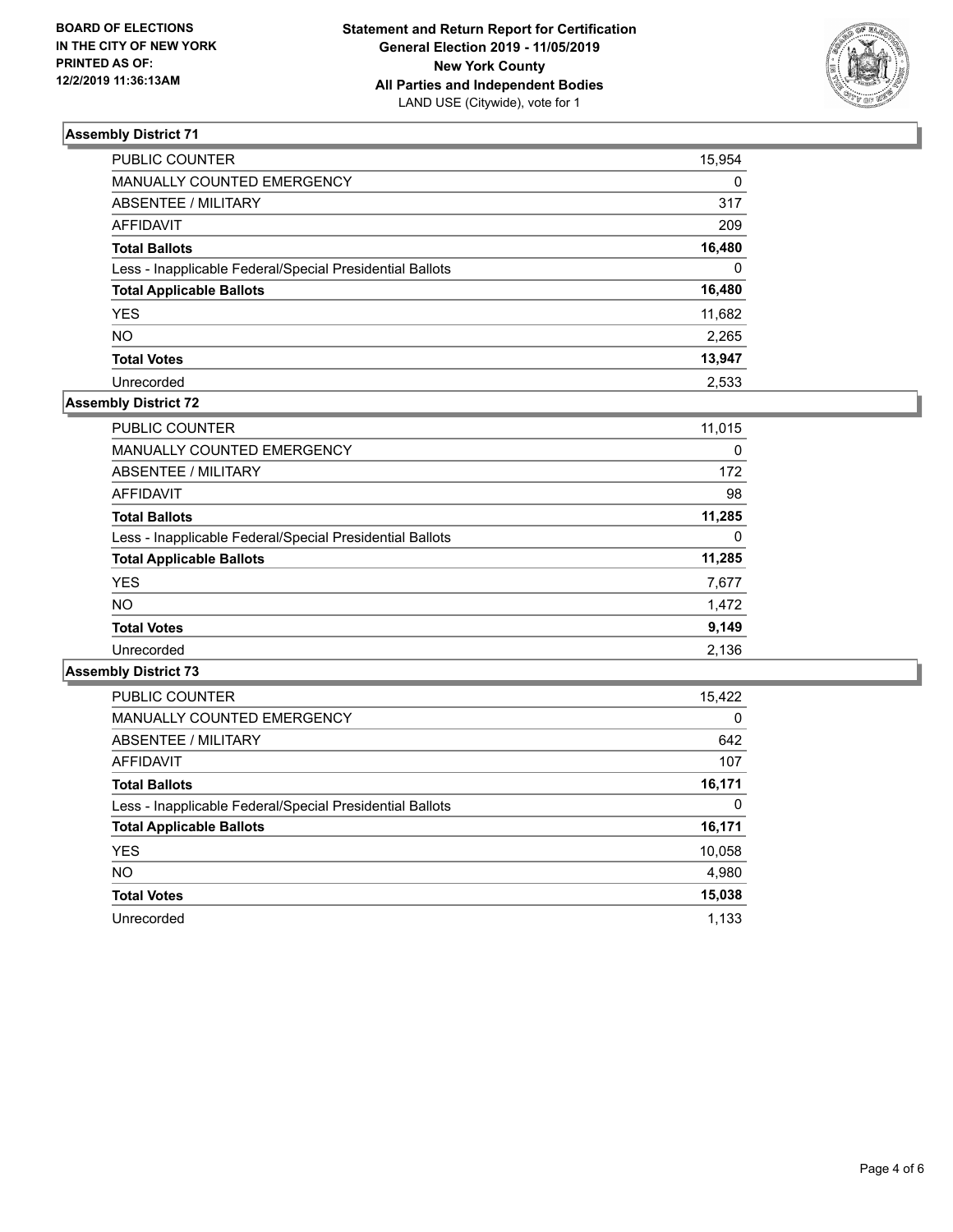

| <b>PUBLIC COUNTER</b>                                    | 14,954       |
|----------------------------------------------------------|--------------|
| MANUALLY COUNTED EMERGENCY                               | 16           |
| <b>ABSENTEE / MILITARY</b>                               | 376          |
| <b>AFFIDAVIT</b>                                         | 128          |
| <b>Total Ballots</b>                                     | 15,474       |
| Less - Inapplicable Federal/Special Presidential Ballots | $\mathbf{0}$ |
| <b>Total Applicable Ballots</b>                          | 15,474       |
| <b>YES</b>                                               | 10,348       |
| <b>NO</b>                                                | 3,310        |
| <b>Total Votes</b>                                       | 13,658       |
| Unrecorded                                               | 1.816        |

# **Assembly District 75**

| <b>PUBLIC COUNTER</b>                                    | 15,203 |
|----------------------------------------------------------|--------|
| <b>MANUALLY COUNTED EMERGENCY</b>                        | 0      |
| ABSENTEE / MILITARY                                      | 383    |
| <b>AFFIDAVIT</b>                                         | 99     |
| <b>Total Ballots</b>                                     | 15,685 |
| Less - Inapplicable Federal/Special Presidential Ballots | 0      |
| <b>Total Applicable Ballots</b>                          | 15,685 |
| <b>YES</b>                                               | 10,612 |
| <b>NO</b>                                                | 3,518  |
| <b>Total Votes</b>                                       | 14,130 |
| Unrecorded                                               | 1,555  |

| <b>PUBLIC COUNTER</b>                                    | 15,634   |
|----------------------------------------------------------|----------|
| <b>MANUALLY COUNTED EMERGENCY</b>                        | $\Omega$ |
| ABSENTEE / MILITARY                                      | 413      |
| <b>AFFIDAVIT</b>                                         | 123      |
| <b>Total Ballots</b>                                     | 16,170   |
| Less - Inapplicable Federal/Special Presidential Ballots | 0        |
| <b>Total Applicable Ballots</b>                          | 16,170   |
| <b>YES</b>                                               | 10,449   |
| NO.                                                      | 4,550    |
| <b>Total Votes</b>                                       | 14,999   |
| Unrecorded                                               | 1.171    |